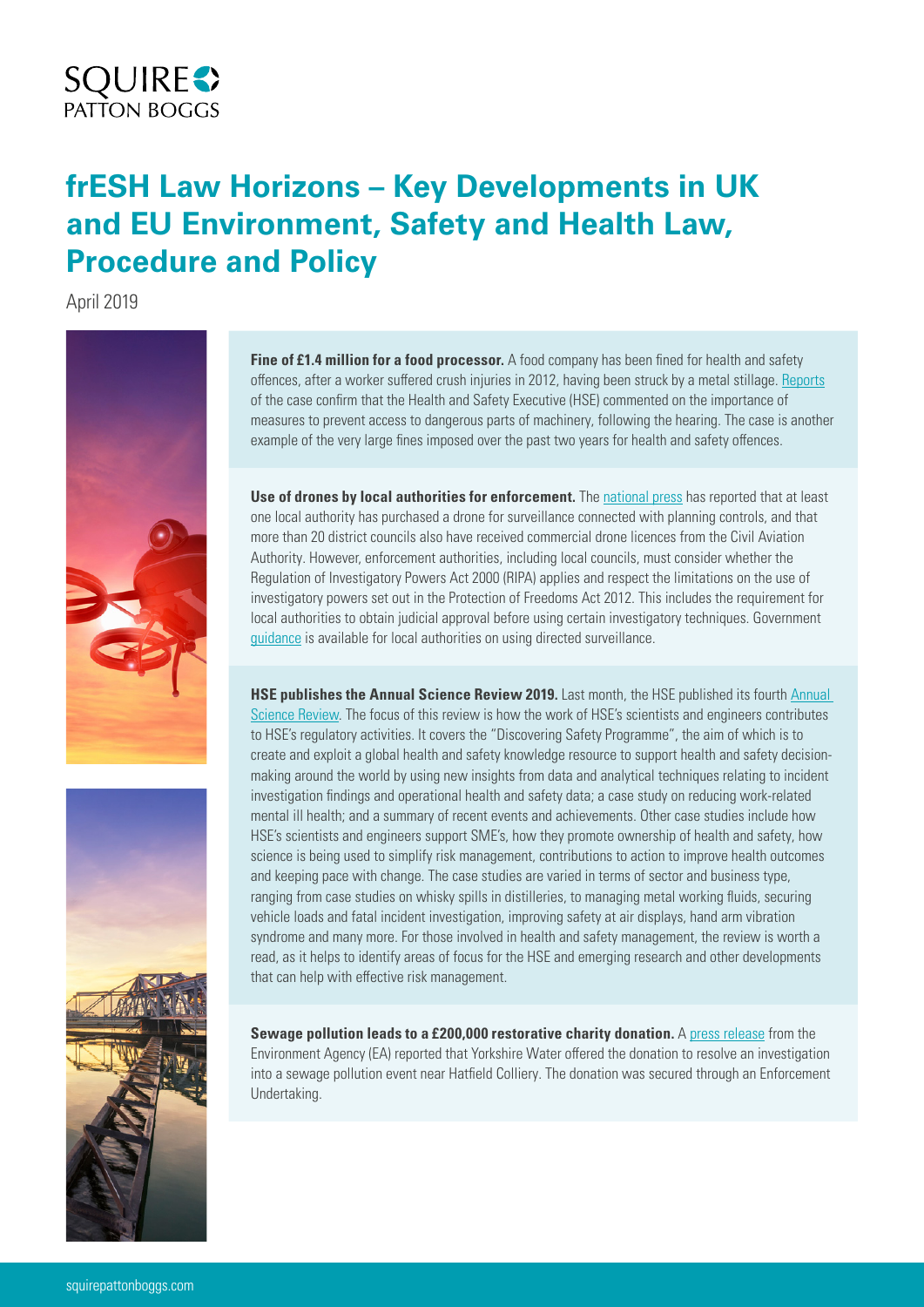



**Fines reduced on appeal for a car parts manufacturer and a construction company.** Two appeals this month in relation to health and safety cases have resulted in significant fine reductions. Both demonstrate not only the impact of a judge applying the wrong category under the sentencing guidelines, but also the potential for significant reductions in fines if an appeal is successful. In the first case, *Faltec Europe Ltd v HSE* [\[2019\] EWCA Crim 520 \(28 March 2019\),](https://www.casemine.com/judgement/uk/5ca2ecc42c94e01fecae617e) Newcastle Crown Court imposed fines for three offences that amounted to £1.6 million, the first two offences concerning outbreaks of Legionnaires' disease and the third relating to an explosion. In relation to the appeals against the fines imposed for the Legionnaires' disease outbreak, the Court of Appeal found that the judge had been wrong to conclude there was a high likelihood of level A harm (which includes death, physical or mental impairment resulting in lifelong dependency on third-party care for basic needs, or significantly reduced life expectancy) arising. The court endorsed the view that assessment of likelihood of a particular level of risk arising should be based on scientific evidence rather than supposition or impression, and this must be decided to the criminal standard. The provisional amount of the fine in respect of the Legionnaires' offences was, therefore, reduced from £570,000 to £380,000 concurrent on each count. This case was also of interest because the court indicated that the judge was entitled to have some regard to the resources of its holding company in his assessment of proportionality.

In the second case, *R v Mick George Ltd* [2019] EWCA Crim 519 (7 March 2019), the appellant appealed against a fine of £566,670 for breach of the Construction, Design and Management Regulations 2015. There were two grounds for the appeal: first, the judge was wrong in his assessment of the likelihood of the level A harm occurring, which led to the erroneous conclusion that this was a harm Category 2 case when he should have concluded that it was a harm Category 3 case; and second, even on the findings made, the starting point was manifestly excessive. The Court of Appeal agreed and substituted a fine of £334,000. In particular, the court found that: the recent turnover of the company did not justify a substantial increase from the starting point; there should have been some reduction to reflect the fact that culpability was in the lower part of the "medium" range; and a further reduction to reflect that there were no aggravating and several mitigating features.

#### **Director of Serious Fraud Office (SFO) commits to publishing guidance on co-operation.**

Details of the speech, given on 3 April, are available on the [SFO's website](https://www.sfo.gov.uk/2019/04/03/fighting-fraud-and-corruption-in-a-shrinking-world/). The director, Lisa Osofsky, acknowledges that financial institutions and companies spend significant time, effort and resource on ensuring compliance with money laundering regulations; defending themselves against fraud; and making sure they are not caught by the failure to prevent bribery or tax evasion. However, her comments note that, in order to qualify as cooperating, when carrying out their own investigation, companies must preserve vital evidence, such as first-hand accounts and witness testimonies. There are concerns over the assertion of legal professional privilege over material that the SFO needs to assess individual culpability, and the SFO Director reminded her audience that privilege can be waived. She also stated that the SFO will be issuing guidance for corporate organisations and their legal advisers to provide added transparency about what will happen in the event of self-reporting for fraud or corruption. It is clear from her comments that waiving privilege over initial investigative material will be a strong indicator of cooperation and an important factor that the SFO will take into account when considering whether to invite a company to enter into Deferred Prosecution Agreement (DPA) negotiations, and in considering whether a DPA is in the public interest. Nevertheless, any decision to waive privilege must be considered carefully.

**Average food safety and hygiene fines rise by almost £5,000.** The trade press has [reported](https://www.morningadvertiser.co.uk/Article/2019/04/25/How-high-are-fines-for-food-safety-and-hygiene-offences) on the findings from the Sentencing Council's impact assessment relating to fines since the relevant Sentencing Guidelines came into force. In addition, the number of organisations in the food service sector that have been sentenced has remained stable at around 130 per year (as opposed to less than half of that in 2013).

**Government guidance on impact statements for business (ISB) under Code of Practice for Victims of Crime 2016.** The *[guidance](https://www.gov.uk/government/publications/impact-statements-for-business/impact-statements-for-business-guidance) confirms that under the code*, all businesses and enterprises, other than public sector bodies, that have had criminal offences committed against them are entitled to make an ISB setting out the impact of the offence on the entity. The court can then consider that statement when deciding on the appropriate sentence for the offender.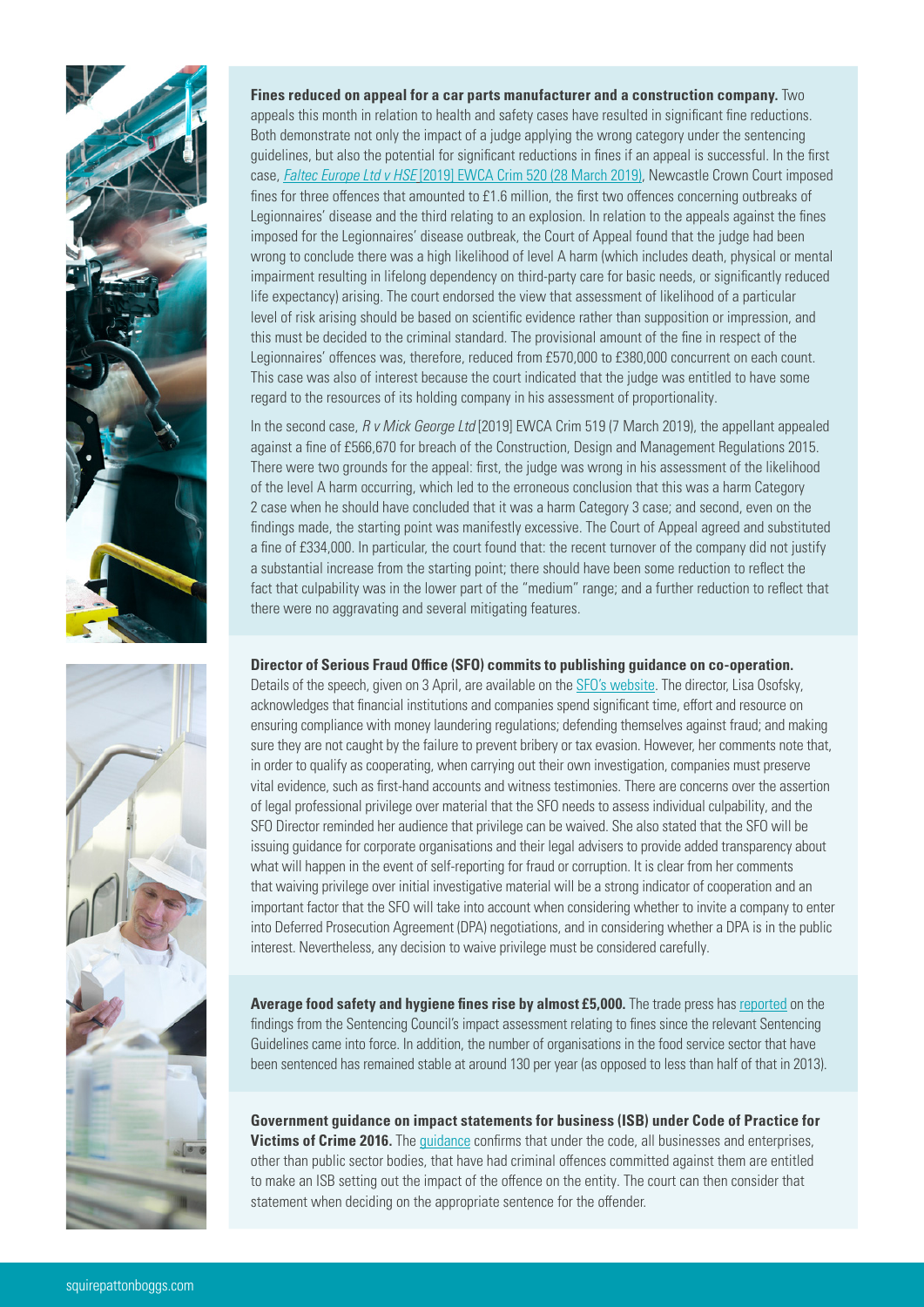



### **European Parliament approves revision of the General Food Law Regulation during first reading.** The [first-reading position](http://www.europarl.europa.eu/doceo/document/TA-8-2019-0400_EN.pdf?redirect), which has been adopted, is intended to ensure that the EU's risk assessment procedure for food safety is more objective, transparent and reliable. The new rules will create a common European database of commissioned studies, to deter companies applying for authorisation from withholding unfavourable studies. They will allow the European Food Safety Authority (EFSA) to make submitted studies public for third-party scrutiny, which may be used to identify whether other relevant scientific data or studies exist, to ensure objectivity. With a view to transparency, applicants must disclose all information relevant for assessing safety; however, they may keep some information confidential, such as the manufacturing or production process. A new presubmission advisory procedure will enable EFSA to advise applicants on how to submit their application for authorisation correctly, in order to make the process more reliable. Council and Parliament reached a provisional agreement on the revision in February, and the council is expected to formally adopt it at one of its next meetings. In addition to the revision of the General Food Law Regulation (178/2002), there are related amendments to other sectoral legislation (governing the deliberate release of genetically modified (GM) organisms into the environment, GM food and food, feed additives, smoke flavourings, food contact materials, food additives, plant protection products and novel foods).

**The EA has issued more than [£1 million of penalties under climate change legislation](https://data.gov.uk/dataset/13c0893a-049a-4608-9f9b-7f268a71f15a/climate-change-civil-penalties).** The largest by far, at over £600,000, was on Growth Power Limited, for failure to surrender allowances under the EU Emissions Trading Scheme, although prospects of this being recovered are very low since the company is in administration. Other penalties were imposed on a number of companies under the EU ETS, both installation and aviation participants. There were also penalties for failures to comply with ESOS totalling over £85,000.

**The government issued the final [UK National Air Pollution Control Programme](https://www.gov.uk/government/publications/air-quality-uk-national-air-pollution-control-programme)** to manage ambient air quality. This is a requirement of the National Emissions Ceilings Directive 2016, and it sets out how the UK can meet emission reduction standards for nitrogen oxides, ammonia, VOCs, particulates and sulphur dioxide by 2020 and 2030. It covers a wide range of sectors including road and other transport, and industry.

**The government has published revised [Environmental Reporting Guidelines](https://www.gov.uk/government/publications/environmental-reporting-guidelines-including-mandatory-greenhouse-gas-emissions-reporting-guidance)** containing updates on streamlined energy and carbon reporting, with changes relating to group and public sector reporting, and mandatory greenhouse gas reporting.

**A waste operator has been [disqualified as director](https://www.gov.uk/government/news/waste-boss-banned-for-breaching-environmental-legislation) for six years** following repeated breaches of environmental legislation. Lee Averies, through several companies, ran waste treatment and transfer sites in Swindon, and has already been prosecuted and ordered to pay back £200,000 in a proceeds of crime award.

**The government has updated its [water abstraction reform plan](https://www.gov.uk/government/publications/water-abstraction-plan-2017/water-abstraction-plan)**, including delays to the dates for consulting on and then merging water abstraction and impounding into the environmental permitting regime (from 2019 to 2020 for the consultation, and from 2020 to 2021 for the implementation).

**REACH Brexit legislation has been further [updated](https://www.gov.uk/eu-withdrawal-act-2018-statutory-instruments/the-reach-etc-amendment-etc-eu-exit-no-2-regulations-2019)** to address key stakeholder concerns raised about imports into the UK from outside the EU where the only representative is based outside the UK, and EU suppliers wanting to appoint new only representatives in the UK after Brexit. The new draft amendments to the regulations cover both points and extend the transitional arrangements to cover them.

**The EA will target waste gangs in "Al Capone-style" prosecutions**, according to the EA's CEO quoted in an interview for *[The Times](https://www.thetimes.co.uk/article/crime-gangs-turn-to-mass-fly-tipping-and-waste-fraud-zxb56p0b2)*. He comments that organised crime gangs linked to slavery, drugs and firearms are exploiting the waste industry in massive fraud and fly-tipping schemes, and will be targeted in enforcement activities.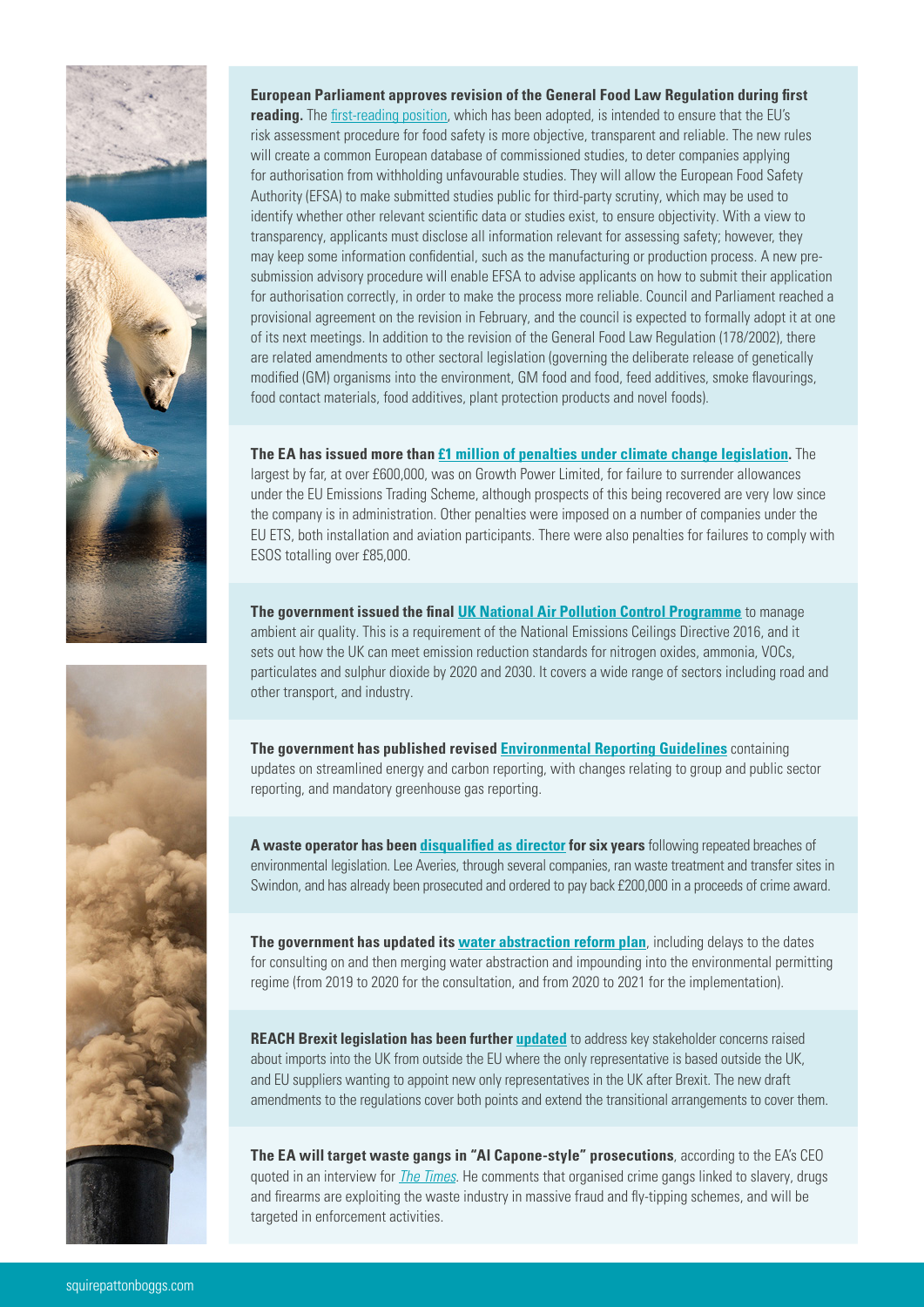

**Supreme Court case has been [decided](https://www.bbc.co.uk/news/business-47881230) regarding UK courts' jurisdiction over a foreign subsidiary.** *[Vedanta Resources plc v Lungowe](https://www.supremecourt.uk/cases/uksc-2017-0185.html)* is an appeal regarding the liability of a UK plc (Vedanta) for the activities of its Zambian mining subsidiary (KCM), specifically water pollution. The Supreme Court upheld the decision of both the first instance judge and the Court of Appeal that the claimants were entitled to proceed in the English courts against both Vedanta and KCM. This is an important judgment about the principles of liability of parent companies for the acts of their subsidiaries (although only at this stage a decision about where the case can be brought, rather than a decision on the case itself), and the decision that the UK courts had jurisdiction was at least in part based on the fact that Vedanta had substantial involvement in the environmental controls employed by KCM. Please read our [frESH blog](https://www.freshlawblog.com/2019/05/01/uk-supreme-court-considering-parent-company-liability-for-environmental-harm-caused-by-overseas-subsidiaries/) article for more details.

**The Prime Minister has [warned](https://www.mrw.co.uk/latest/prime-minister-warns-of-incineration-tax-if-recycling-rates-missed/10041909.article) of the imposition of an incineration tax** (in addition to the existing landfill tax) if recycling rates do not improve. In response to questions in the House of Commons, the Prime Minister said: "We want to maximise the amount of waste that is sent to recycling rather than to incineration and landfill, but waste plants play an important role in reducing the rubbish sent to landfill. We welcome work to drive down waste to landfill further but, if wider policies don't deliver our waste ambitions in the future – including those higher recycling rates – then we will consider the introduction of a tax on the incineration of waste, and this would operate in conjunction with the landfill tax and take into account the possible impact on local authorities."

**The European Commission has criticised the UK for failures to meet air quality targets** in its [EU Environmental Implementation Review 2019](http://ec.europa.eu/environment/eir/pdf/report_uk_en.pdf). The review notes a high number of urban areas with exceedances of the EU air quality standards for nitrogen dioxide. The review also notes issues regarding diffuse water pollution, particularly nitrate related, and nature protection. In the report, the UK has also slipped from fifth to 11th on the EU's "Eco-innovation Scoreboard".

**Viridor and Milton Keynes Council [settle a dispute](https://ciwm-journal.co.uk/viridor-and-milton-keynes-agree-1-75m-contamination-settlement/) over contamination of recycling waste.** The parties agreed a £1.75 million settlement in a dispute related to the high levels of contamination in recycling waste collected from residents, meaning that Viridor incurred higher costs in processing the waste.

**Public outcry regarding the netting of trees and hedges by developers**, including a substantial petition and media coverage, has led to the government [writing](https://www.gov.uk/government/news/protect-birds-when-building-says-james-brokenshire) to developers to remind them of the protection of birds under the Wildlife and Countryside Act 1981. It is not illegal for developers to use netting, but if not done correctly, this could lead to birds becoming injured or killed, which would contravene the law. The letter states that "Netting trees and hedgerows is only likely to be appropriate where it is genuinely needed to protect birds from harm during development."

**In an [open letter,](https://www.bankofengland.co.uk/news/2019/april/open-letter-on-climate-related-financial-risks) the Bank of England has warned of the potentially catastrophic financial risks caused by climate change.** 34 central banks and supervisors – representing five continents, half of global greenhouse gas emissions and the supervision of two-thirds of the global systemically important banks and insurers – created a coalition called Network for Greening the Financial System (NGFS). NGFS' first comprehensive report seeks to translate commitments to act on climate-related financial risks into concrete action and calls on policymakers and the financial sector to take four key actions (integration, leading, collaborating and capacity building).

**Environmental Audit Committee hears [evidence](https://www.parliament.uk/business/committees/committees-a-z/commons-select/environmental-audit-committee/news-parliament-2017/toxic-chemicals-evidence-17-19/) that the UK will struggle to regulate chemicals post Brexit.** A number of senior experts in the environmental impacts of chemical pollution have stated that the UK would find it very difficult to set up an organisation similar to the European Chemicals Agency (ECHA), and that there are very few experts available in the UK. They went so far as to say the UK had been "denuded" of vital expertise.

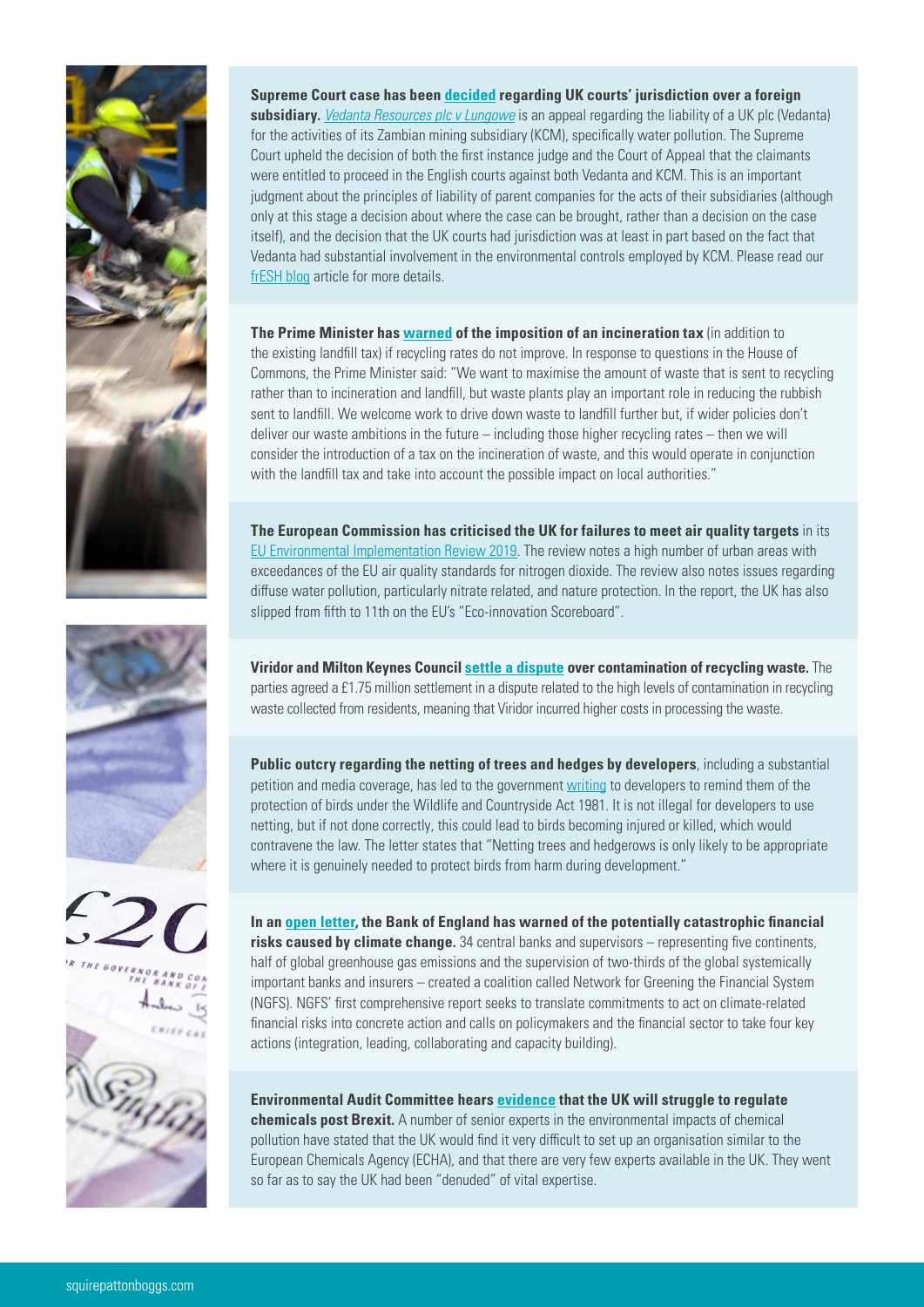

**A climate emergency [campaign](https://www.campaigncc.org/councils_climate_emergency) has gathered momentum in the UK**. A significant number of local authorities, the largest being the London Assembly, have declared a climate emergency over recent months. The issue has risen further up the political agenda, and central and devolved governments have been pressured to make the same declarations. The Scottish National Party made a declaration at its recent party conference, the devolved administration in Wales has made a declaration which was approved in the Welsh Assembly, and most recently, MPs in the UK parliament have approved a motion to declare an environment and climate emergency. The main intention of these declarations is to provide increased focus on this issues, and provide stronger impetus for spending and action on climate change.

**European Parliament approves agreement on recast of POP-Regulation.** The parliament's plenary [adopted](file:///Volumes/office/Job%20Bags/2019/5%20May%20-%2034247%20-/34254%20-%20CS%20-%20frESH%20Law%20Horizons%20April%20Newsletter/Word-Amends%20Docs/uropa.eu/doceo/document/TA-8-2019-0436_EN.html?redirect) as its first-reading position the provisional agreement reached with the council in February (as reported in frESH Law Horizons in February 2019). It is expected that the council will formally adopt the recast regulation at one of its next meetings, but by June 2019 at the latest. It will transfer some tasks from the European Commission to the ECHA and add some substances.

**European Parliament approves new procedure for changes to the classification, labelling and packaging of substances and mixtures (CLP), amongst many others.** As part of a process of aligning legislation that still refers to the regulatory procedure with scrutiny (RPS) with the new procedures for delegated and implementing acts introduced by the Treaty on the Functioning of the EU (TFEU), the European Commission proposed in 2016 to amend 168 pieces of legislation (so-called Omnibus 1), including CLP Regulation 1272/2008. The parliament adopted as its first-reading position to [adapt 63 basic legal acts;](http://www.europarl.europa.eu/doceo/document/TA-8-2019-0410_EN.html?redirect) the [remaining 105 acts](http://www.europarl.europa.eu/doceo/document/TA-8-2019-0409_EN.html?redirect) will continue to use the RPS for the foreseeable future. With regard to CLP, the commission will be empowered for a period of (initially) five years to amend by way of delegated acts Annex VI, Annex VIII to further harmonise the information relating to emergency health response and preventative measures and Annexes I to VIII in order to adapt them to technical and scientific progress (ATP). The council is expected to formally adopt the draft regulations at one of its next meetings.

**EU changes rules for appeals against some ECHA decisions.** In order to improve the functioning of the Court of Justice of the EU (CJEU), which has seen a huge increase in the number of cases brought before it, the council adopted a draft [regulation changing the Statute of the Court](https://data.consilium.europa.eu/doc/document/PE-1-2019-INIT/en/pdf) and approved [amendments to the court's Rules of Procedure.](https://www.consilium.europa.eu/register/en/content/out?typ=SET&i=ADV&RESULTSET=1&DOC_TITLE=&CONTENTS=&DOC_ID=7599%2F19&DOS_INTERINST=&DOC_SUBJECT=&DOC_SUBTYPE=&DOC_DATE=&document_date_from_date=&document_date_from_date_submit=&document_date_to_date=&document_date_to_date_submit=&MEET_DATE=&meeting_date_from_date=&meeting_date_from_date_submit=&meeting_date_to_date=&meeting_date_to_date_submit=&DOC_LANCD=EN&ROWSPP=25&NRROWS=500&ORDERBY=DOC_DATE+DESC) It will introduce a new filtering mechanism for appeals relating to decisions by certain EU agencies and offices. In cases that have already been considered twice, first by an independent board of appeal, such as the one for the ECHA, and then by the General Court, the Court of Justice (ECJ) will allow appeals only if the appellant demonstrates that it raises an issue that is significant with respect to the unity, consistency or development of EU law.

#### **EU delays work on industrial emission standards for large volume inorganic chemicals**

**(LVIC).** The commission's Joint Research Centre (JRC) is expected to start working on the development of the Best Available Technique (BAT) Reference (BREF) for LVIC in 2020 or 2021, according to the work programme recently made available. The work was previously expected to be launched in 2019. The commission's expert group (called the Article 13 Forum) [discussed the work programme in late February.](http://ec.europa.eu/transparency/regexpert/index.cfm?do=groupDetail.groupMeetingDoc&docid=27528)

#### **European Parliament adopts resolution on endocrine disrupting chemicals (EDCs).**

Concluding the last plenary session of its term, the parliament adopted a non-legislative [resolution.](http://www.europarl.europa.eu/doceo/document/B-8-2019-0241_EN.html) It calls on the European Commission to "swiftly take all necessary action to ensure a high level of protection of human health and the environment against EDCs by effectively minimising overall exposure of humans and the environment". Specifically, the resolution calls for the commission to develop a horizontal definition of EDCs and make legislative proposals to revise the Food Contact Materials (FCM) Regulation 1935/2004 and insert specific provisions on EDCs into the Cosmetics Regulation 1223/2009 and the Toy Safety Directive 2009/48 by June 2020. The European Commission adopted a [communication](https://eur-lex.europa.eu/legal-content/en/TXT/?uri=CELEX:52018DC0734) on EDCs in November 2018, announcing a "fitness check" of the current legislation applicable to EDCs.